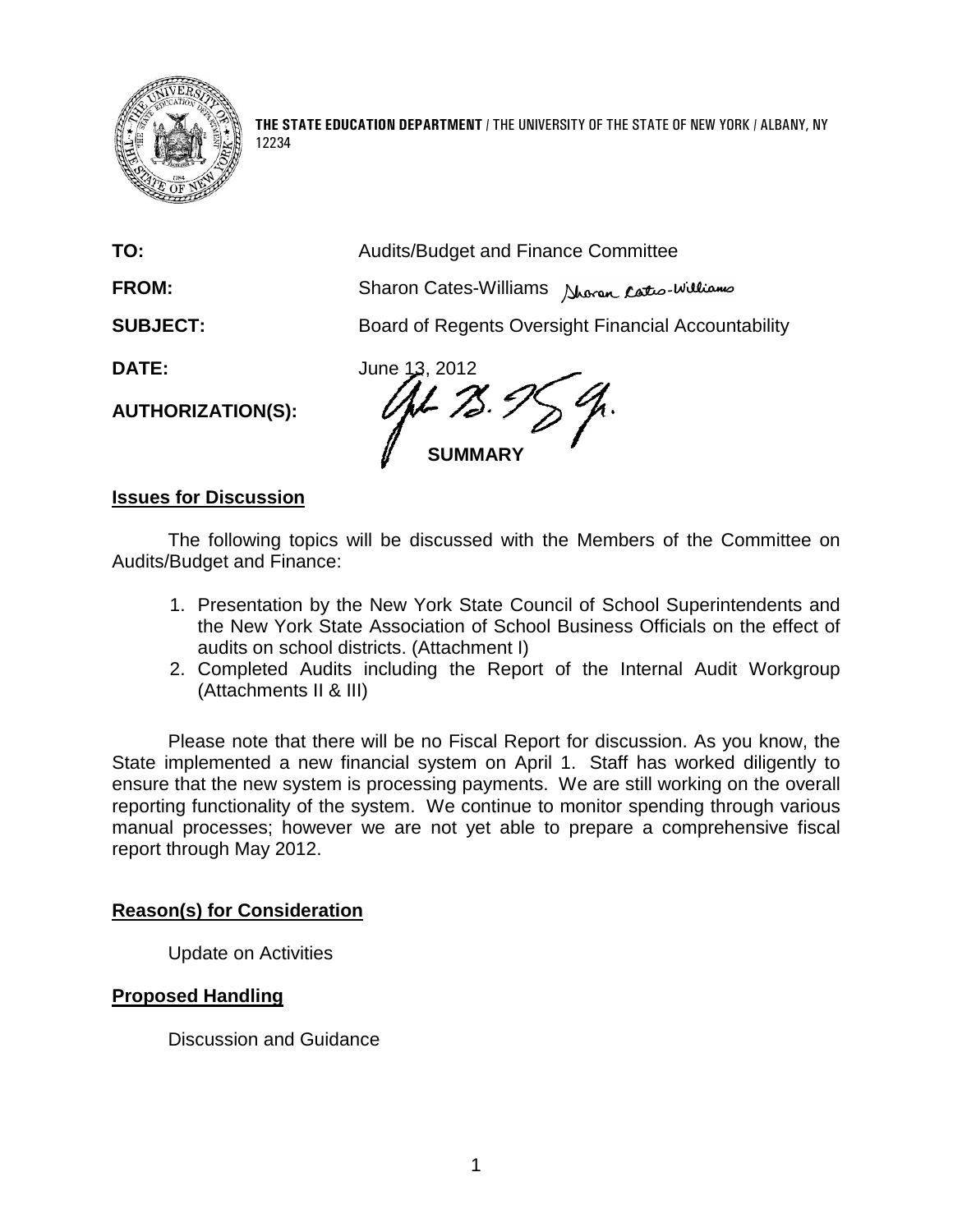## **Procedural History**

The information is provided to assist the Committee in carrying out its oversight responsibilities.

### **Background Information**

- 1. Presentation by the New York State Council of School Superintendents (NYCOSS) and the New York State Association of School Business Officials (NYSASBO) Expanded auditing of school districts has been ongoing for more than five years. Representatives from NYCOSS and NYSASBO will discuss how the school districts are addressing and responding to the various school districts audits. (Attachment I)
- 2. Completed Audits including the Report of the Internal Audit Workgroup The Committee is being presented with 19 audits this month. (Attachments II & III)

Audits are provided as follows:

**Office of Audit Services** 

Williamsburg Charter High School

Office of the State Comptroller

Greater Amsterdam School District Beacon City School District Byram Hills Central School District Campbell-Savona Central School District Chenango Valley Central School District Cost-Effectiveness of BOCES' Non-Instructional Services East Moriches Union Free School District Elmira City School District Fabius-Pompay Central School District Fashion Institute of Technology (TAP) Liberty Central School District Monroe-Woodbury Central School District (2 reports) Troy (Enlarged) City School District New York City Department of Education Dr. Daniel Hale Williams Middle School Michelangelo Middle School William Alexander Middle School

City of New York Office of the Comptroller

Champion Learning Center LLC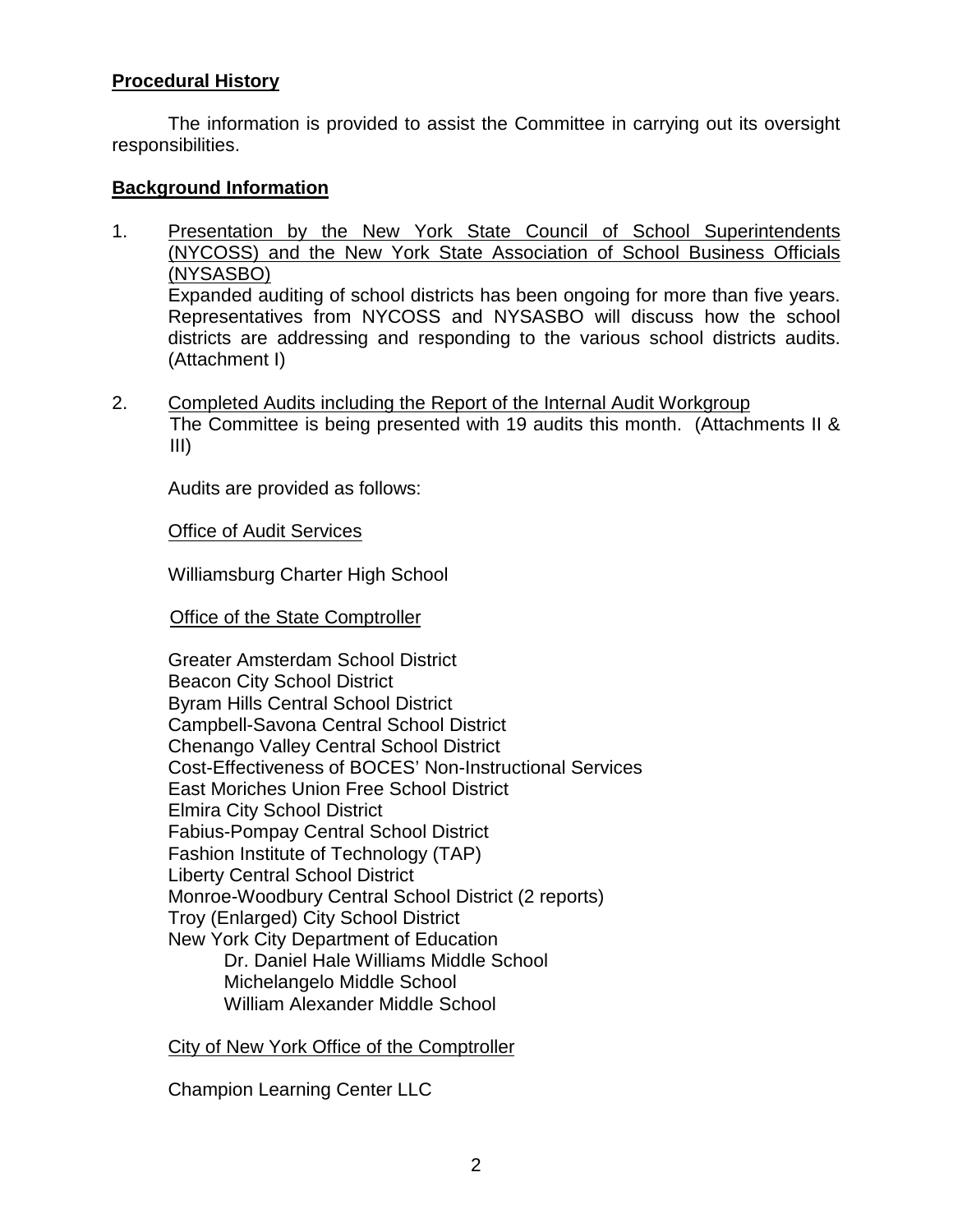# **Recommendation**

No action required. For discussion only.

# **Timetable for Implementation**

N/A

The following materials are attached:

- Presentation by the NYSCOSS and NYSASBO (Attachment I)
- Report of the Internal Audit Workgroup (Attachment II)
- Summary of Audit Findings Including Audit Abstracts (Attachment III)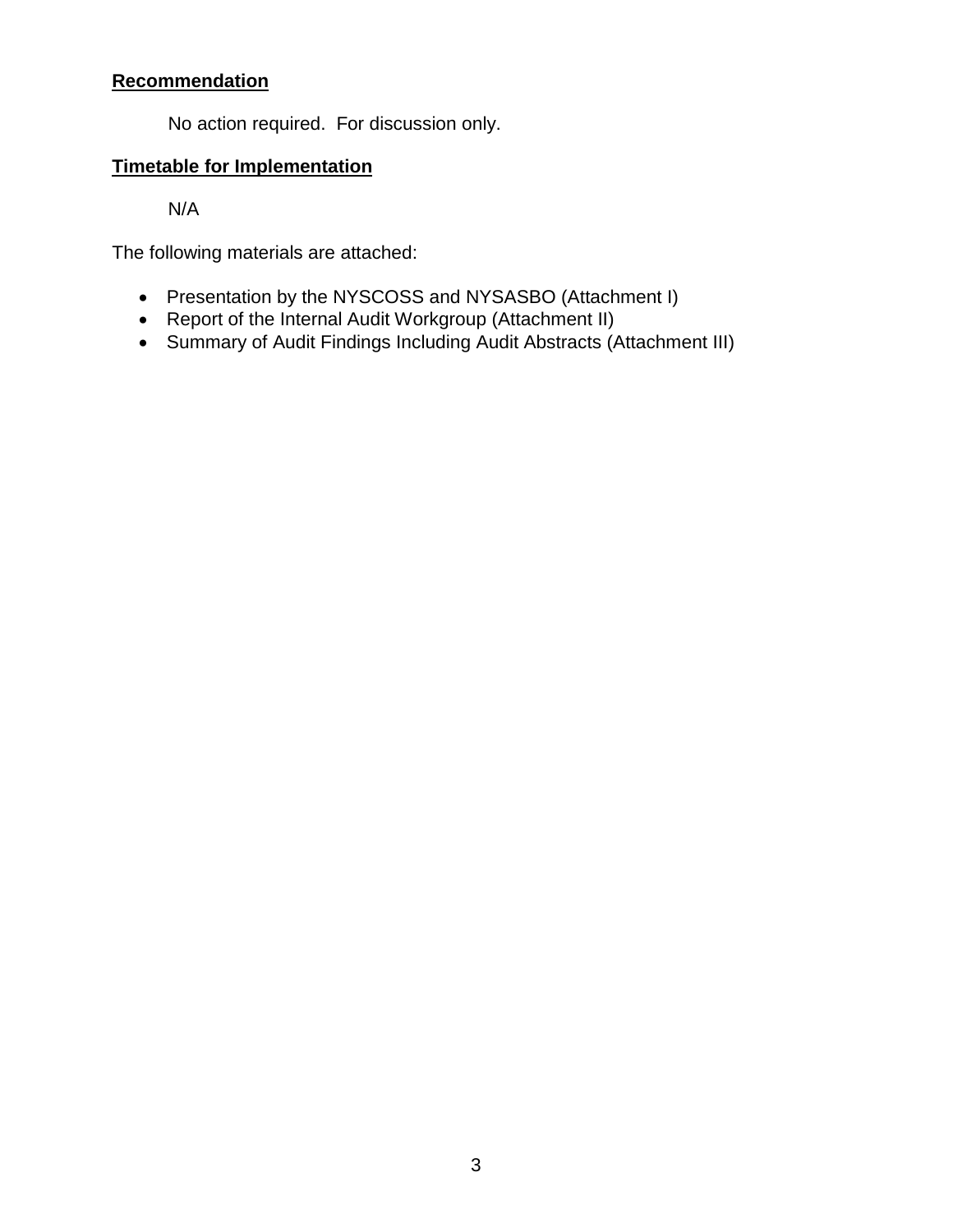### Regents Committee on Audits/Budget and Finance Presentation by the New York State Council of School Superintendents and New York State School Boards Association June 2012

#### Background

In 2005, two school finance reform bills were passed. One was the five-point plan for school financial accountability which strengthens auditing, training and financial oversight by school district officials and their boards. The second reform bill called for the fiscal audits of all school districts, BOCES and charter schools in the State by the Office of the State Comptroller (OSC) within a five-year period.

#### New York State Council of School Superintendents

The New York State Council of School Superintendents (NYSCOSS) represents more than 800 school superintendents in the State. NYSCOSS provides professional development opportunities, publications and personal services while advocating for public education and superintendency.

### New York State Association of School Business Officials

The New York State Association of School Business Officials (NYSASBO) is an organization of school business managers dedicated to the advancement of education by providing leadership in the practice of school business management and delivering opportunities for professional growth with supporting services and programs.

Robert N. Lowry, Deputy Director, NYSCOSS and Michael J. Borges, Executive Director, NYSASBO will provide some historical prospective on school district audits and update the Board on how school districts are addressing and responding to school districts audits.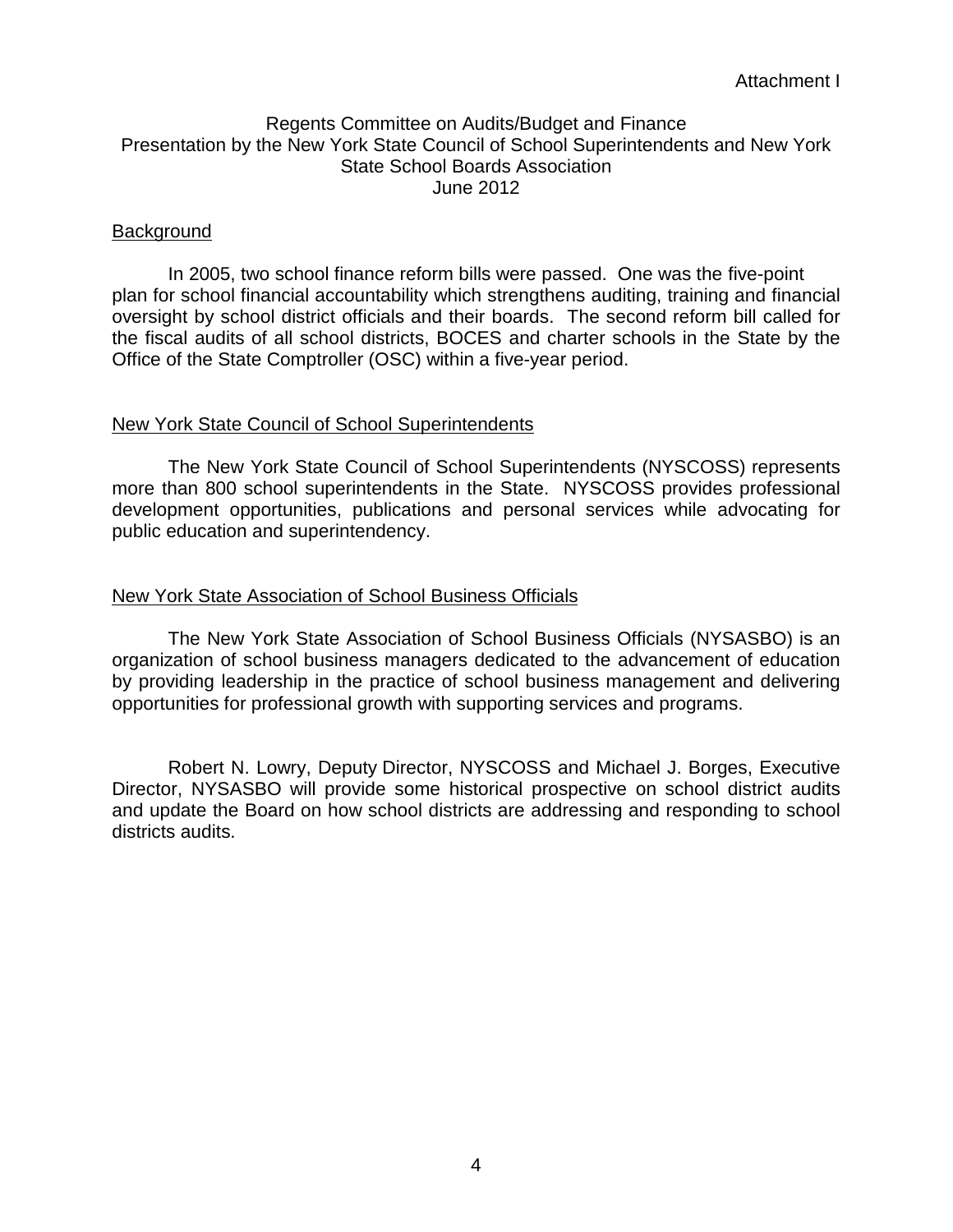#### **Regents Committee on Audits/Budget and Finance June 2012 Review of Audits Presented Department's Internal Audit Workgroup**

#### Newly Presented Audits

We reviewed the 19 audits that are being presented to the Committee this month. One audit was issued by the Office of Audit Services (OAS), 17 by the Office of the State Comptroller (OSC), and 1 by the Office of the New York City Comptroller The audits were of school districts including three New York City Schools, a charter school, a degree granting college's Tuition Assistance Program (TAP) payments and a provider of supplemental education services.

The findings were in the areas of extraclassroom activity funds, financial reporting, procurement, information technology, segregation of duties, the tuition assistance program, use of federal grant funds, and non-instructional service costs at BOCES.

The Department has issued letters to the auditees, reminding them of the requirement to submit corrective action plans to the Department and OSC within 90 days of their receipt of the audit report.

The Department's Internal Audit Workgroup identified the audit of non-instructional services at BOCES, and the Williamsburg Charter School Audit for further action or review.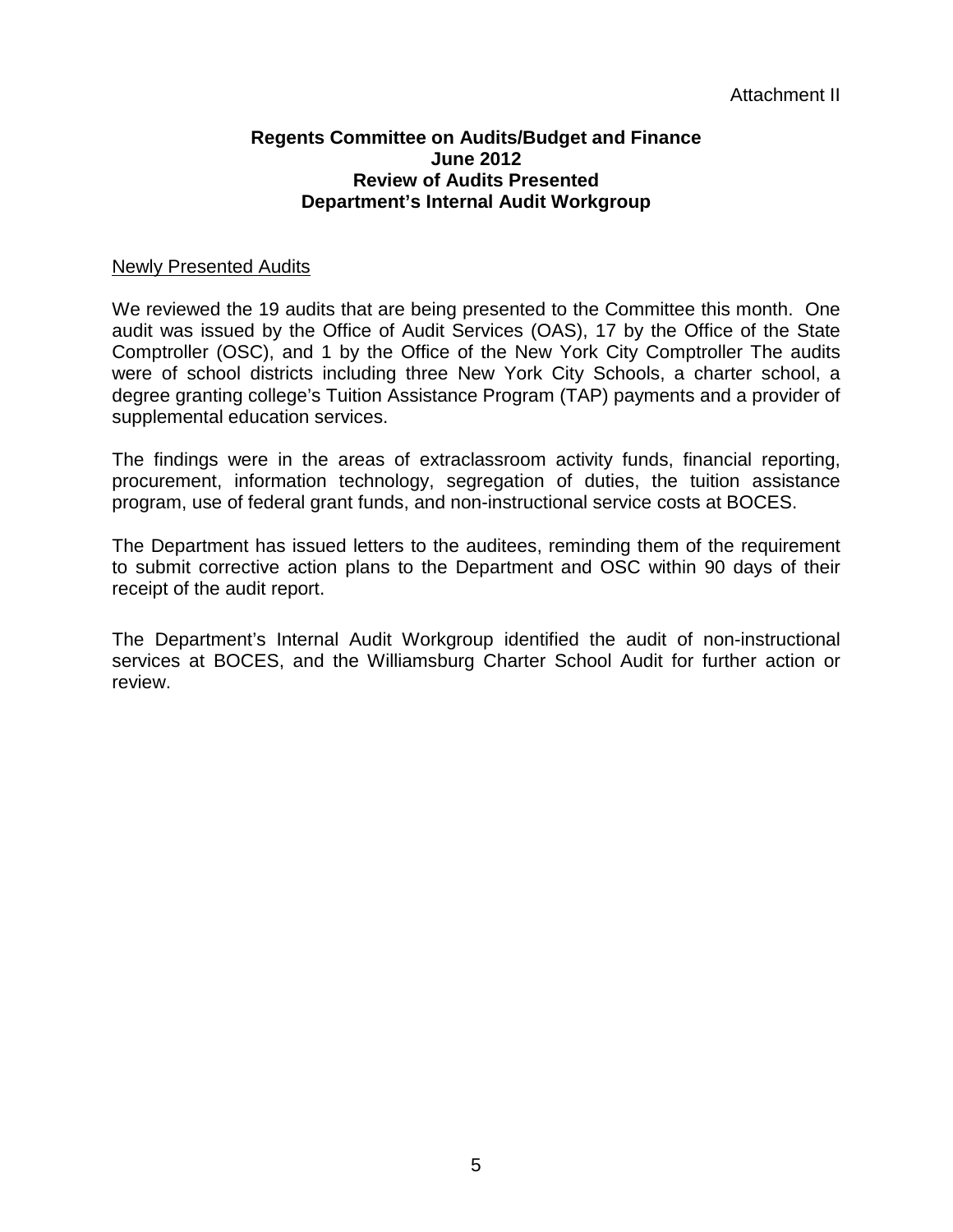# **June 2012 Regents Audits/Budget and Finance Committee Meeting Summary of Audit Findings**

| Audit                                                                               | Procurement | Financial<br>Reporting | Information<br>Technology | <b>TRANSITY</b><br>m Activity<br>Fund | ৳<br>iegregation o | Assistance<br>Program<br>TUTTOTT<br>(TAP) | Other          |
|-------------------------------------------------------------------------------------|-------------|------------------------|---------------------------|---------------------------------------|--------------------|-------------------------------------------|----------------|
| <b>Office of Audit Services</b>                                                     |             |                        |                           |                                       |                    |                                           |                |
| * Williamsburg Charter High School (WCHS) (footnote                                 |             |                        |                           |                                       |                    |                                           |                |
| 1)                                                                                  | V           |                        |                           |                                       |                    |                                           |                |
| <b>Office of the State Comptroller</b>                                              |             |                        |                           |                                       |                    |                                           |                |
| ** Beacon City School District                                                      |             |                        |                           |                                       |                    |                                           |                |
| <b>Byram Hills Central School District</b>                                          |             |                        | V                         |                                       | $\sqrt{}$          |                                           |                |
| ** Campbell-Savona Central School District                                          |             |                        |                           |                                       |                    |                                           |                |
| ** Chenango Valley Central School District                                          |             |                        |                           |                                       |                    |                                           |                |
| * Delaware-Chenango-Madison-Otsego BOCES<br>(footnote 2)                            |             |                        |                           |                                       |                    |                                           |                |
| ** East Moriches Union Free School District                                         |             |                        |                           |                                       |                    |                                           |                |
| <b>Elmira City School District</b>                                                  |             | V                      |                           |                                       |                    |                                           |                |
| ** Fabius-Pompey Central School District                                            |             |                        |                           |                                       |                    |                                           |                |
| ** Greater Amsterdam City School District                                           |             |                        |                           |                                       |                    |                                           |                |
| * Hamilton-Fulton-Montgomery BOCES (footnote 2)                                     |             |                        |                           |                                       |                    |                                           | √              |
| <b>Higher Education Services Corporation - SUNY Fashion</b>                         |             |                        |                           |                                       |                    |                                           |                |
| Institute of Technology                                                             |             |                        |                           |                                       |                    | V                                         |                |
| ** Liberty Central School District                                                  |             |                        |                           |                                       |                    |                                           |                |
| ** Monroe-Woodbury Central School District                                          |             |                        |                           |                                       |                    |                                           |                |
| Monroe-Woodbury Central School District                                             |             | V                      |                           |                                       |                    |                                           |                |
| New York City Department of Education (2010-N-9)                                    |             |                        |                           | V                                     |                    |                                           |                |
| New York City Department of Education (2010-N-8)                                    |             |                        |                           | V                                     |                    |                                           |                |
| New York City Department of Education (2010-N-10)                                   |             |                        |                           | V                                     |                    |                                           |                |
| * Oneida-Herkimer-Madison BOCES (footnote 2)                                        |             |                        |                           |                                       |                    |                                           |                |
| Onondaga-Cortland-Madison BOCES (footnote 2)<br><b>** Troy City School District</b> |             |                        |                           |                                       |                    |                                           | V              |
|                                                                                     |             |                        |                           |                                       |                    |                                           |                |
| <b>New York City Office of the Comptroller</b>                                      |             |                        |                           |                                       |                    |                                           |                |
| * New York City Department of Education (footnote 3)                                |             |                        |                           |                                       |                    |                                           | $\sqrt{ }$     |
|                                                                                     |             |                        |                           |                                       |                    |                                           |                |
| <b>June 2012</b>                                                                    | 1           | $\mathbf{2}$           | 1                         | 3                                     | 1                  | 1                                         | 6 <sup>1</sup> |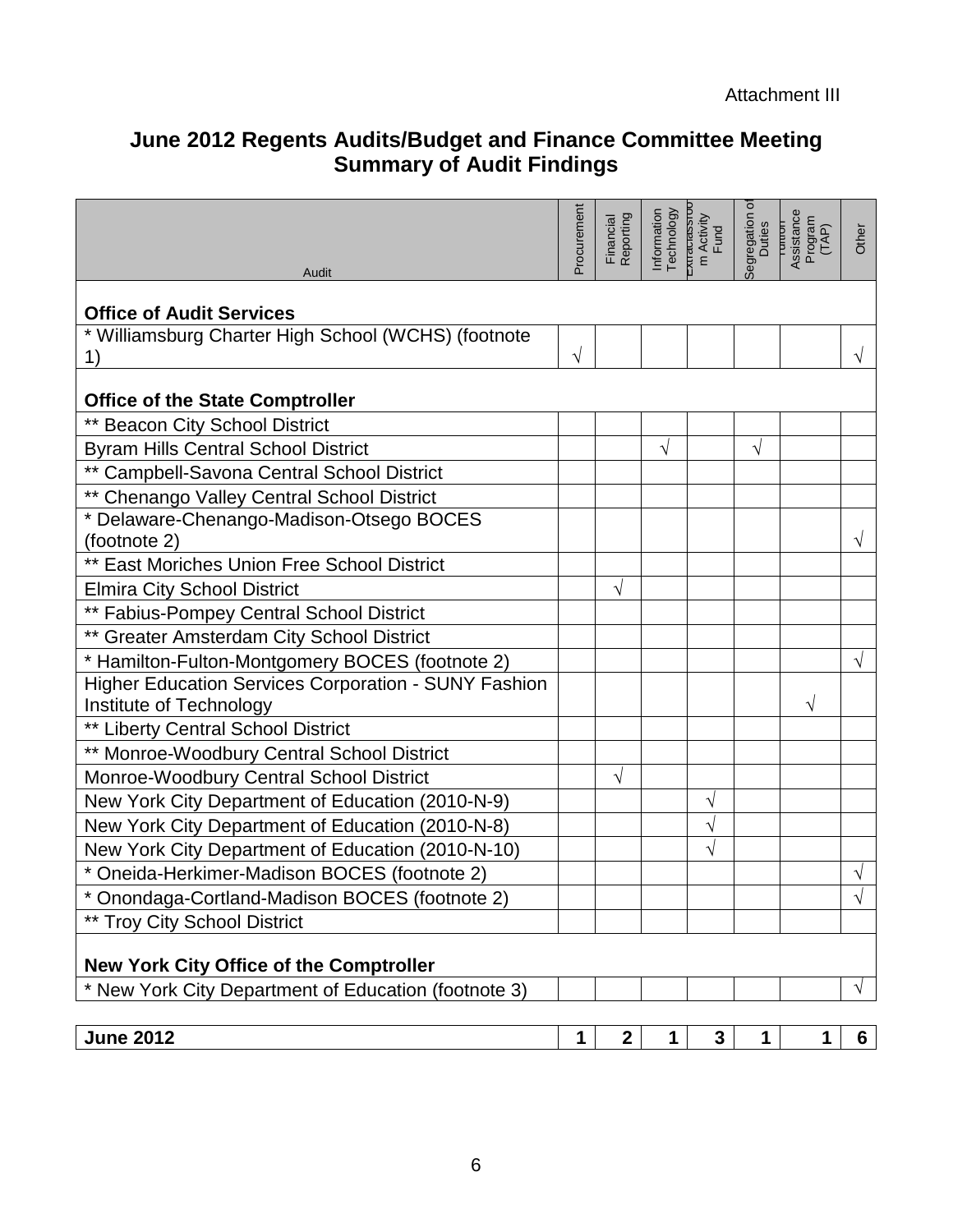- 1 Federal Grant Funds
- 2 Non-Instructional Services Costs
- Supplemental Education Services Program
- 3 (SES)
- \*\* No recommendations

The Department's Internal Audit Workgroup met to review each of the audits being presented this month. Letters will be sent to all of the auditees reminding them of the requirement to submit a corrective action plan.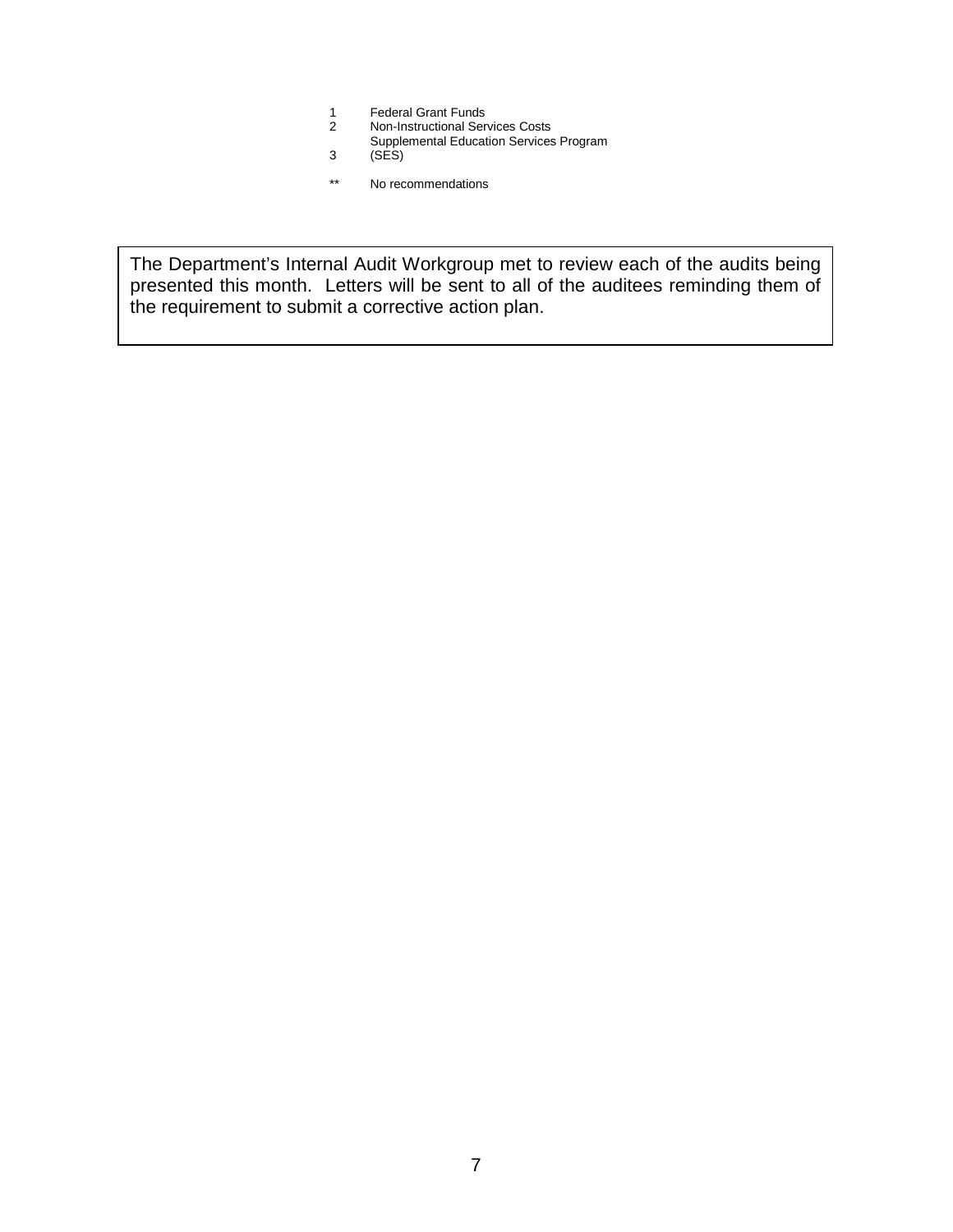| <b>Office of Audit Services</b>                                                                            |                                                                                                                                                                                                                              |                                                                                                                                                                                     |  |
|------------------------------------------------------------------------------------------------------------|------------------------------------------------------------------------------------------------------------------------------------------------------------------------------------------------------------------------------|-------------------------------------------------------------------------------------------------------------------------------------------------------------------------------------|--|
| <b>Audit</b>                                                                                               | <b>Major Finding(s)</b>                                                                                                                                                                                                      | <b>Recommendation/Response</b>                                                                                                                                                      |  |
| <b>Williamsburg Charter</b><br><b>High School (WCHS)</b>                                                   | \$822,272 adjustment                                                                                                                                                                                                         | 10 recommendations                                                                                                                                                                  |  |
| For the School Year<br>July 1, 2009 through<br>June 30, 2010<br>CH-1110-01<br><b>2nd Judicial District</b> | The Board did not follow its Charter by entering into a<br>management contract (Agreement) without approval. They<br>also did not set up a required escrow account and were<br>operating a school at an unapproved location. | report's recommendations<br>The<br>strengthening<br>focused on<br>the<br>policies and procedures pertaining<br>to compliance with the Charter,<br>fees,<br>management<br>contractor |  |
|                                                                                                            | Further, WCHS overpaid its management company and paid<br>contractors for services that should have been provided or<br>paid for by its management company.                                                                  | services, supported expenditures,<br>and inventory.                                                                                                                                 |  |
|                                                                                                            | WCHS also could not support the appropriateness of<br>expenditures paid from federal grant funds.                                                                                                                            | recommended<br>lt.<br>is<br>that<br>the<br>\$807,854 received in grants funds,<br>be returned to the Department and<br>that \$14,418 in inappropriate                               |  |
|                                                                                                            | There were many instances of purchases, including credit<br>card purchases, that were not necessary, reasonable, and/or<br>adequately documented. There were other unapproved                                                | payments be recovered by the<br>School from the former CEO.                                                                                                                         |  |
|                                                                                                            | payments to the former Chief Executive Officer of WCHS.                                                                                                                                                                      | School officials agree in part and<br>respectfully disagree in part with                                                                                                            |  |
|                                                                                                            | Finally, it was determined that WCHS did not comply with<br>appropriate accounting principles as they relate to fixed<br>assets and inventory.                                                                               | the findings. WCHS requested<br>additional information upon which<br>the findings are based to further<br>the<br>recommendations<br>support<br>above.                               |  |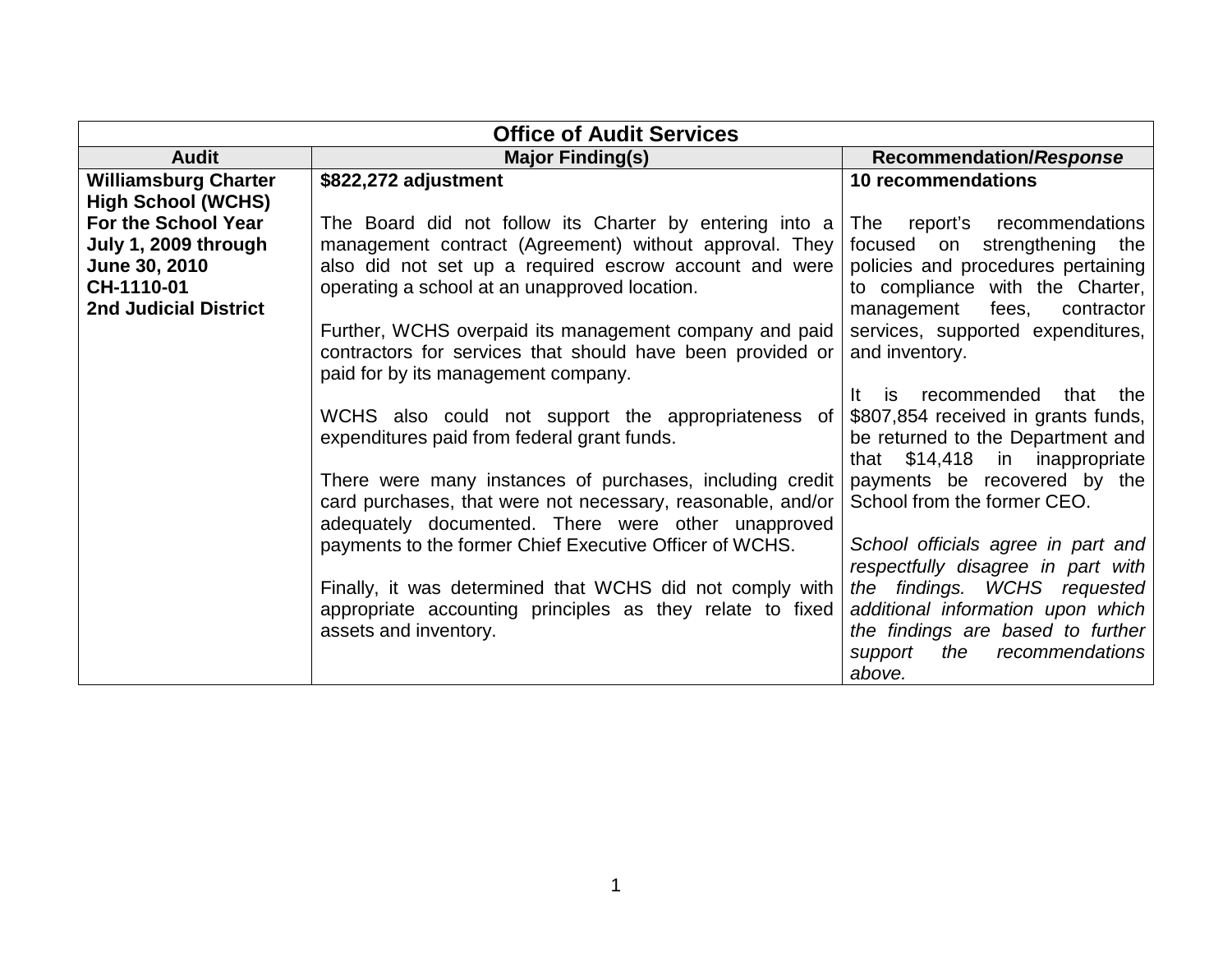| <b>Office of the State Comptroller</b>                                                                                                                                |                                                                                                                                                                                                                                                                                                                                                                                                                                                                                                                      |                                                                                                                                                                                                                   |  |
|-----------------------------------------------------------------------------------------------------------------------------------------------------------------------|----------------------------------------------------------------------------------------------------------------------------------------------------------------------------------------------------------------------------------------------------------------------------------------------------------------------------------------------------------------------------------------------------------------------------------------------------------------------------------------------------------------------|-------------------------------------------------------------------------------------------------------------------------------------------------------------------------------------------------------------------|--|
| <b>Audit</b>                                                                                                                                                          | <b>Major Finding(s)</b>                                                                                                                                                                                                                                                                                                                                                                                                                                                                                              | <b>Recommendation/Response</b>                                                                                                                                                                                    |  |
| <b>Amsterdam (Greater)</b><br><b>City School District</b><br><b>Budget Review</b>                                                                                     | The significant revenue and expenditure estimates in the<br>proposed budget are reasonable.                                                                                                                                                                                                                                                                                                                                                                                                                          | There are no recommendations.                                                                                                                                                                                     |  |
| B5-12-15<br><b>4th Judicial District</b>                                                                                                                              | The District's proposed budget included a tax levy that is<br>under the statutory limit by \$212,173. The District's proposed<br>tax levy for 2012-13 is \$21,437,610, and the District's tax levy<br>limit for 2012-13 is \$21,649,783. In adopting the 2012-13<br>budget, the Board of Education should be mindful of the legal<br>requirement to maintain the tax levy increase to no more than<br>the calculated limit, unless 60 percent of District resident<br>residents vote to exceed this statutory limit. |                                                                                                                                                                                                                   |  |
| <b>Beacon City School</b><br><b>District</b><br>2012-2013 Budget<br><b>Review</b><br>B6-12-9<br><b>9th Judicial District</b>                                          | The significant revenue and expenditure projections in the<br>proposed budget are reasonable and the District's proposed<br>budget complies with the property tax levy limit set by statute.                                                                                                                                                                                                                                                                                                                         | There are no recommendations.                                                                                                                                                                                     |  |
| <b>Board of Cooperative</b><br><b>Educational Services</b><br>(BOCES) Officials<br><b>Cost-Effectiveness of</b><br><b>BOCES Non-</b><br><b>Instructional Services</b> | Board of Cooperative Education Services' (BOCES) costs for<br>non-instructional services are generally higher than the costs<br>districts would pay if they performed the services themselves.<br>However, when BOCES Aid is factored in, the net costs paid<br>by the districts usually were lower because State taxpayers<br>helped subsidize the services that BOCES provide.                                                                                                                                     | 2 recommendations<br>recommendations<br>for<br>(7)<br>$\overline{\mathbf{4}}$<br><b>BOCES</b> )<br>recommendations<br>report's<br>The                                                                             |  |
| 2011-MS-4<br>(Delaware-Chenango-<br><b>Madison-Otsego</b><br>BOCES (S9-10-52),<br><b>Hamilton-Fulton-</b><br><b>Montgomery BOCES</b><br>(S9-10-51), Oneida-           | Given their ability to partner with multiple districts to provide<br>cost-effective shared services by means of efficiencies and<br>economies of scale, BOCES should be able to help taxpayers<br>save money on school districts' operating and management<br>services costs. However, in 28 of the 47 instances (60<br>percent) in which costs of non-instructional services could be                                                                                                                               | focused primarily on strengthening<br>policies<br>and<br>procedures<br>the<br>non-instructional<br>pertaining<br>to<br>services costs, and Cooperative<br>Service Agreements.<br>Officials from Delaware Chenango |  |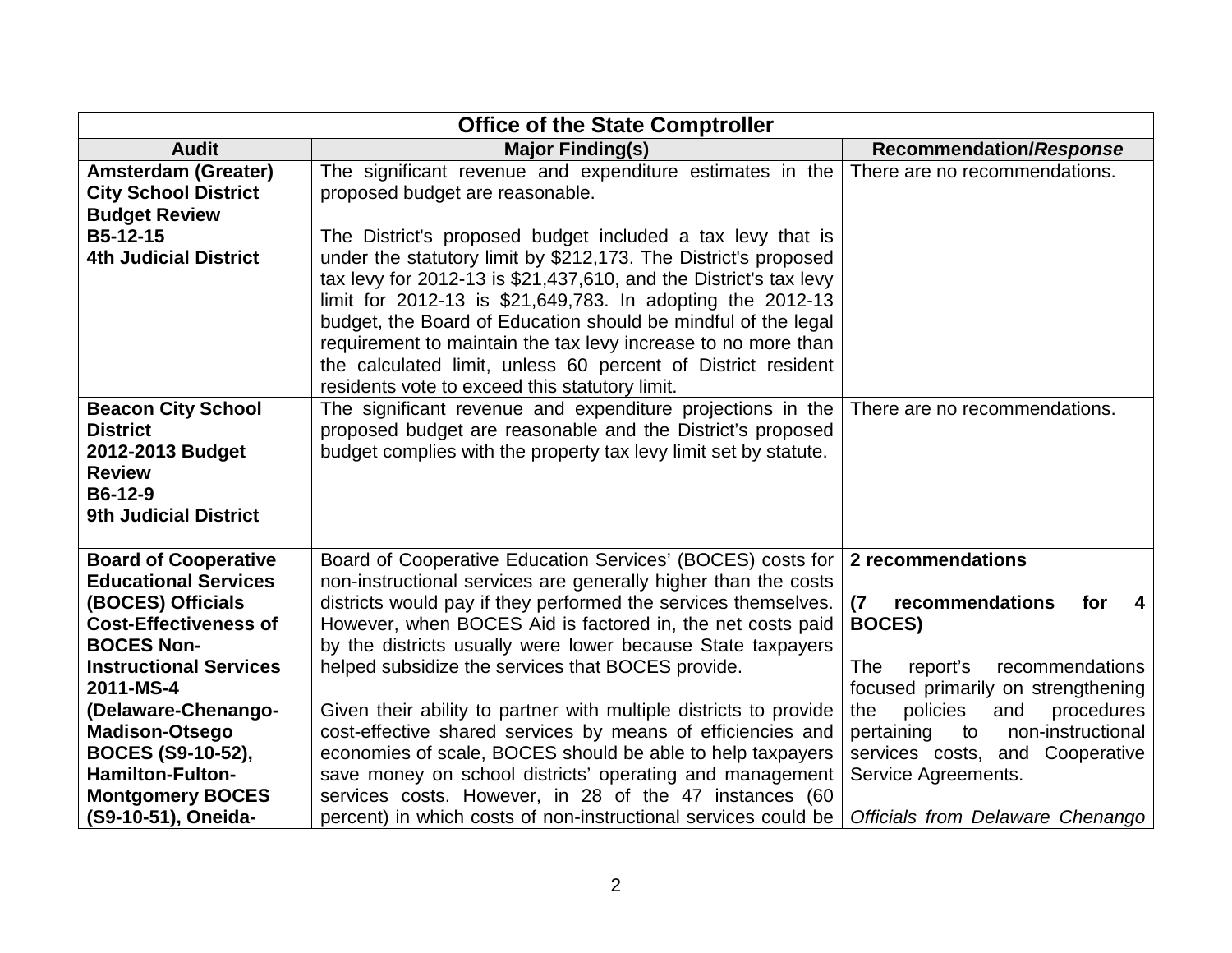| <b>Herkimer-Madison</b>       | compared, it was determined that BOCES costs were 56               | Madison BOCES, Hamilton-Fulton-         |
|-------------------------------|--------------------------------------------------------------------|-----------------------------------------|
| <b>BOCES (S9-10-63), and</b>  | percent higher, on average, than districts' costs for delivering   | Montgomery<br>BOCES,<br>and             |
| <b>Onondaga-Cortland-</b>     | the same services. Only one of the four BOCES - Oneida-            | Onondaga-Cortland-Madison               |
| <b>Madison BOCES (S9-10-</b>  | Herkimer-Madison (OHM) BOCES - did cost analyses to                | BOCES responded to the report           |
| 50))                          | make sure its costs were competitive.                              | and generally disagreed with the        |
| 4th, 5th, 6th Judicial        |                                                                    | findings. The basis for the stated      |
| <b>Districts</b>              | New York State is the only state in the nation that provides       | disagreement was the methodology        |
|                               | incentive aid (BOCES Aid) for broad categories of shared           | used by the auditors and a general      |
|                               | services. Because BOCES Aid is available, districts continue       | belief that BOCES services are          |
|                               | to contract for BOCES higher-cost non-instructional services.      | cost effective prior to aid.            |
|                               | In 23 instances in which BOCES services cost more than             |                                         |
|                               | districts' costs for in-house services, the total BOCES Aid        | Oneida Herkimer Madison BOCES           |
|                               | exceeded the total extra costs of BOCES services by more           | elected not to provide a response       |
|                               | than \$122,000. For 17 of these services (74 percent), BOCES       | to the report.                          |
|                               | Aid reduced the net cost of BOCES' services to below what          |                                         |
|                               | districts would pay to provide the services themselves.            |                                         |
|                               | Therefore, the availability of BOCES Aid does not incentivize      |                                         |
|                               | BOCES to minimize service costs, or districts to demand less       |                                         |
|                               | expensive choices. Instead, BOCES Aid shifts the burden of         |                                         |
|                               | BOCES extra costs from local taxpayers to State taxpayers.         |                                         |
| <b>Byram Hills Central</b>    | The treasurer, payroll supervisor, and payroll clerk were all      | 3 recommendations                       |
| <b>School District</b>        | allowed greater access rights to the District's financial system   |                                         |
| <b>Internal Controls Over</b> | than were required to effectively perform their job functions.     | The recommendations focused on          |
| <b>Selected Financial</b>     |                                                                    | strengthening the policies and          |
| <b>Activities</b>             | The treasurer was also the Deputy Purchasing Agent during          | procedures regarding access rights      |
| 2011M-289                     | our audit period. These duties were incompatible. When this        | to the financial software, and the      |
| <b>9th Judicial District</b>  | was brought to the attention of District officials, they rescinded | of<br>segregation<br>duties<br>for      |
|                               | the treasurer's incompatible title of Deputy Purchasing Agent      | purchasing.                             |
|                               | and reduced her access rights to the system, effective August      |                                         |
|                               | 11, 2011. Additionally, no irregular or fraudulent purchasing      | District officials agreed with the      |
|                               | transactions were found, and in general, the claims were           | recommendations and<br>indicated        |
|                               | properly processed.                                                | will<br>implement<br>they<br>corrective |
|                               |                                                                    | action.                                 |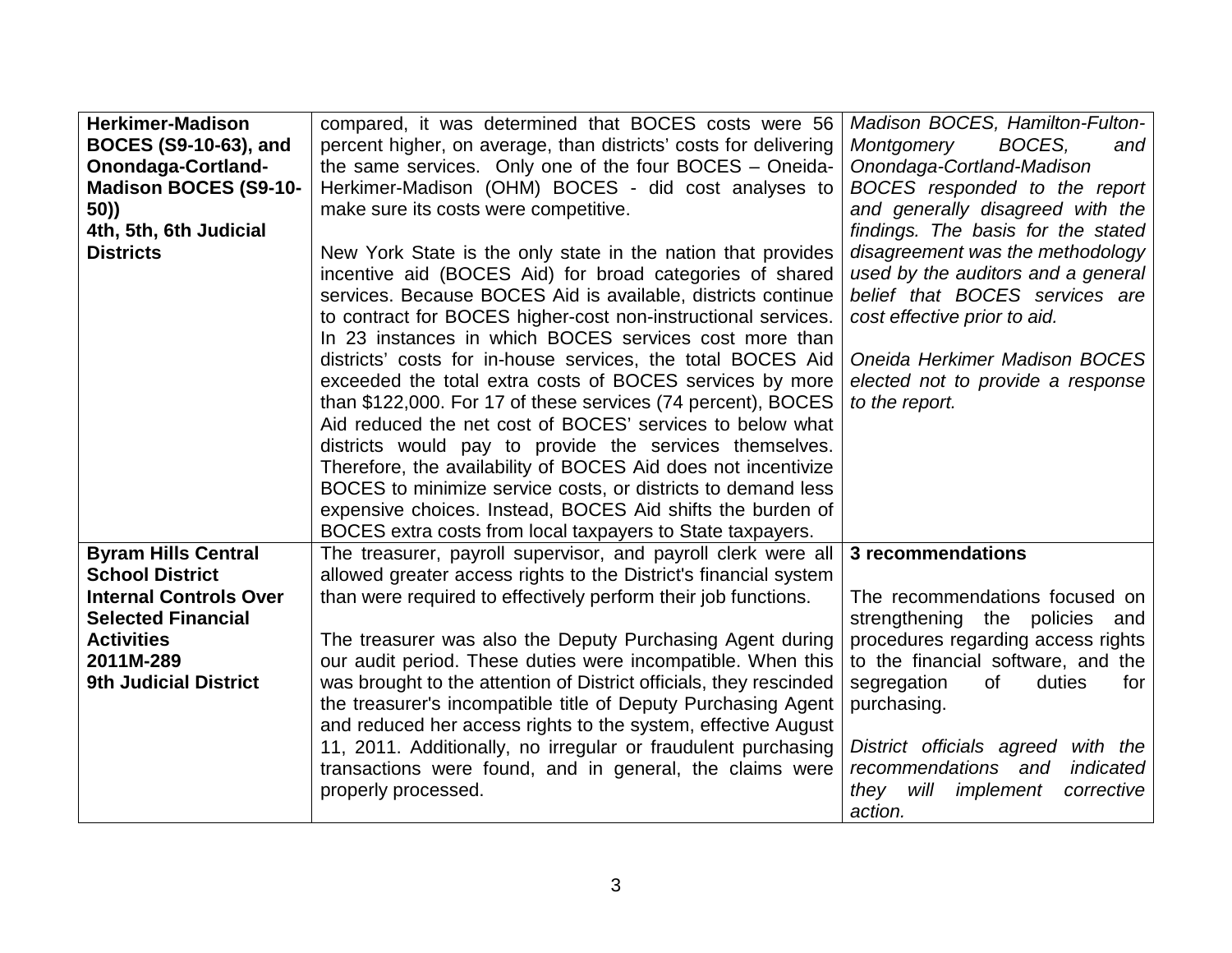| <b>Campbell-Savona</b><br><b>Central School District</b><br>2012-2013 Budget<br><b>Review</b><br><b>B2-12-5</b><br><b>7th Judicial District</b> | The significant revenue and expenditure projections in the<br>proposed budget are reasonable and the District's proposed<br>budget complies with the property tax levy limit set by statute.                                                                                                                                                                                                                                                                                                                                                                                                                                                                                                                      | There are no recommendations.                                                                                                                                                                                                                                                                       |
|-------------------------------------------------------------------------------------------------------------------------------------------------|-------------------------------------------------------------------------------------------------------------------------------------------------------------------------------------------------------------------------------------------------------------------------------------------------------------------------------------------------------------------------------------------------------------------------------------------------------------------------------------------------------------------------------------------------------------------------------------------------------------------------------------------------------------------------------------------------------------------|-----------------------------------------------------------------------------------------------------------------------------------------------------------------------------------------------------------------------------------------------------------------------------------------------------|
| <b>Chenango Valley</b><br><b>Central School District</b><br>2012-2013 Budget<br><b>Review</b><br>B4-12-8<br><b>6th Judicial District</b>        | The significant revenue and expenditure projections in the<br>proposed budget are reasonable and the District's proposed<br>budget complies with the property tax levy limit set by statute.                                                                                                                                                                                                                                                                                                                                                                                                                                                                                                                      | There were no recommendations.                                                                                                                                                                                                                                                                      |
| <b>East Moriches Union</b><br><b>Free School District</b><br>2012-2013 Budget<br><b>Review</b><br>B7-12-6<br><b>10th Judicial District</b>      | The significant revenue and expenditure projections in the<br>proposed budget are reasonable and the District's proposed<br>budget complies with the property tax levy limit set by statute.                                                                                                                                                                                                                                                                                                                                                                                                                                                                                                                      | There were no recommendations.                                                                                                                                                                                                                                                                      |
| <b>Elmira City School</b><br><b>District</b><br><b>Financial Management</b><br>2011M-196<br><b>6th Judicial District</b>                        | Due to significant reductions in Federal and State aid, the<br>District exhausted its unrestricted fund balance during the<br>2010-11 fiscal year and ended the year with a deficit of<br>(\$629,700). The District included more realistic estimates of<br>revenues and appropriations in the 2011-12 budget than in<br>prior years, and used some reserves to help fund operations.<br>This should result in the fund balance being restored to a<br>positive amount by the end of the 2011-12 fiscal year.<br>Although the District ended the year with a deficit at June 30,<br>2011 the District had \$2.9 million in excess reserve funds that<br>can be used to help finance the District's operations and | 3 recommendations<br>The recommendations focused on<br>strengthening the policies and<br>procedures pertaining to District<br>revenues and reserve funds.<br>District agreed<br>the<br>The<br>with<br>recommendations<br>and<br>has<br>will<br>implement<br>indicated<br>they<br>corrective action. |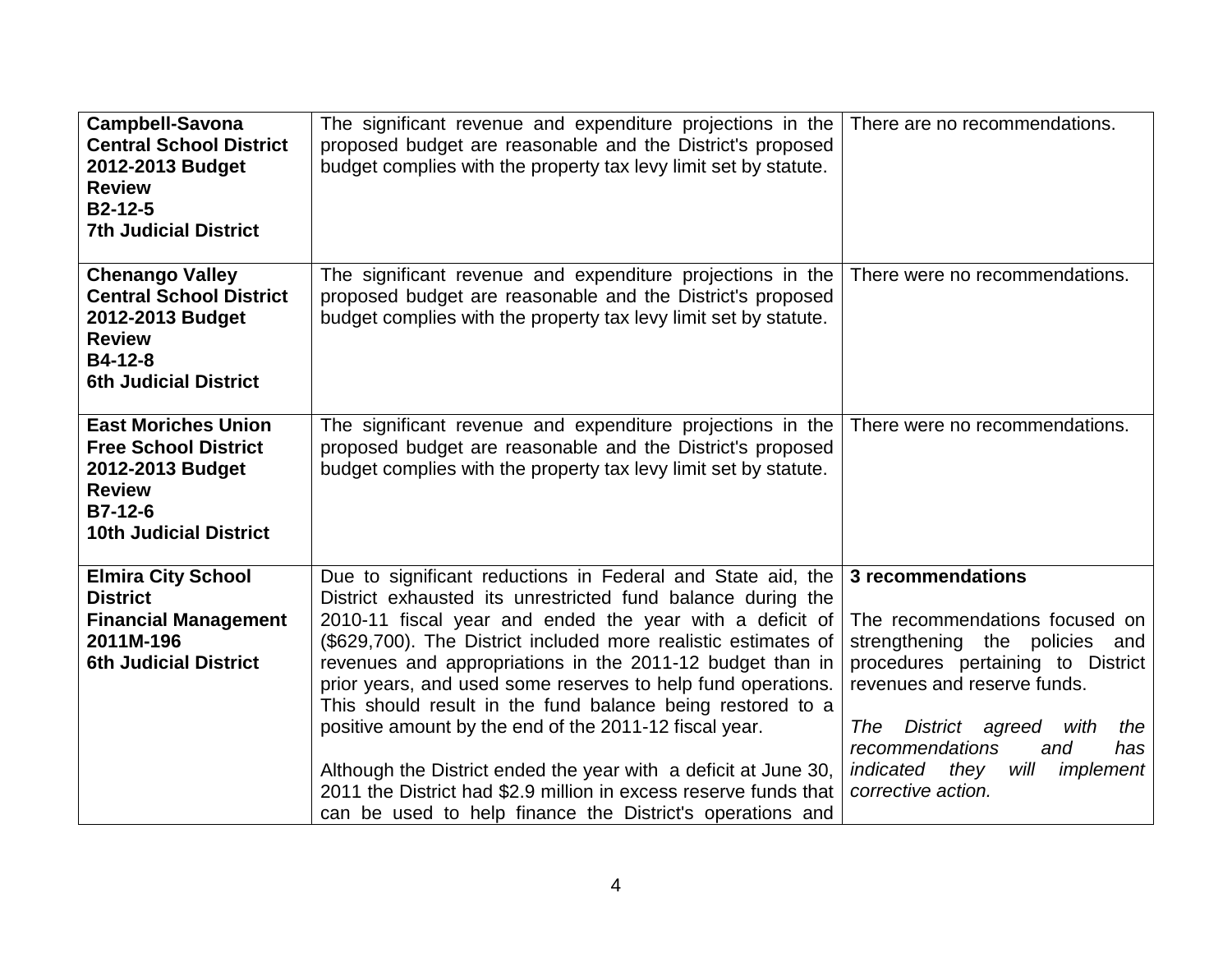| <b>Fabius-Pompey Central</b><br><b>School District</b><br>2012-2013 Budget<br><b>Review</b><br>B3-12-7<br><b>5th Judicial District</b>    | offset any unexpected fluctuations in revenues<br>and<br>expenditures.<br>The significant revenue and expenditure projections in the<br>proposed budget are reasonable and the District's proposed<br>budget complies with the property tax levy limit set by statute.                                                                                                                                                                                                                                                                                                  | There were no recommendations.                                                                                                                                                                                                                                                                                                                                    |
|-------------------------------------------------------------------------------------------------------------------------------------------|-------------------------------------------------------------------------------------------------------------------------------------------------------------------------------------------------------------------------------------------------------------------------------------------------------------------------------------------------------------------------------------------------------------------------------------------------------------------------------------------------------------------------------------------------------------------------|-------------------------------------------------------------------------------------------------------------------------------------------------------------------------------------------------------------------------------------------------------------------------------------------------------------------------------------------------------------------|
|                                                                                                                                           |                                                                                                                                                                                                                                                                                                                                                                                                                                                                                                                                                                         |                                                                                                                                                                                                                                                                                                                                                                   |
| <b>Higher Education</b>                                                                                                                   | \$598,537 adjustment                                                                                                                                                                                                                                                                                                                                                                                                                                                                                                                                                    | 3 recommendations                                                                                                                                                                                                                                                                                                                                                 |
| <b>Services Corporation -</b><br><b>SUNY Fashion Institute</b><br>of Technology<br><b>Tuition Assistance</b><br>Program (TAP)<br>2010-T-4 | It was determined that the Fashion Institute of Technology<br>(FIT) was overpaid \$598,537 because school officials<br>incorrectly certified students as eligible for Tuition Assistance<br>Program (TAP) awards.<br>Twenty-one students received awards although they did not<br>meet the requirements for full-time attendance. Ten students<br>did not meet the requirements for maintaining good academic<br>standing, one student did not meet the requirements for<br>matriculation, and one student presented insufficient proof of<br>New York State residency. | It is recommended that the Higher<br>Education Services Corporation<br>(HESC) recover \$598,537 plus<br>applicable interest, from FIT for its<br>incorrect TAP certifications, as well<br>as ensure that FIT officials verify<br>that residency requirements are<br>met for students who are certified<br>as eligible for TAP.<br>It is also recommended that the |
|                                                                                                                                           |                                                                                                                                                                                                                                                                                                                                                                                                                                                                                                                                                                         | <b>FIT</b><br>Department<br>ensures<br>with<br>compliance<br>Department<br>requirements<br>relating<br>to<br>matriculation, full-time attendance,<br>and good academic standing.                                                                                                                                                                                  |
| <b>Liberty Central School</b>                                                                                                             | The significant revenue and expenditure projections in the                                                                                                                                                                                                                                                                                                                                                                                                                                                                                                              | There were no recommendations.                                                                                                                                                                                                                                                                                                                                    |
| <b>District</b>                                                                                                                           | proposed budget are reasonable.                                                                                                                                                                                                                                                                                                                                                                                                                                                                                                                                         |                                                                                                                                                                                                                                                                                                                                                                   |
| 2012-2013 Budget                                                                                                                          |                                                                                                                                                                                                                                                                                                                                                                                                                                                                                                                                                                         |                                                                                                                                                                                                                                                                                                                                                                   |
| <b>Review</b>                                                                                                                             | The District took appropriate action to implement and resolve                                                                                                                                                                                                                                                                                                                                                                                                                                                                                                           |                                                                                                                                                                                                                                                                                                                                                                   |
| B4-12-4                                                                                                                                   | the recommendations, contained in the budget review report                                                                                                                                                                                                                                                                                                                                                                                                                                                                                                              |                                                                                                                                                                                                                                                                                                                                                                   |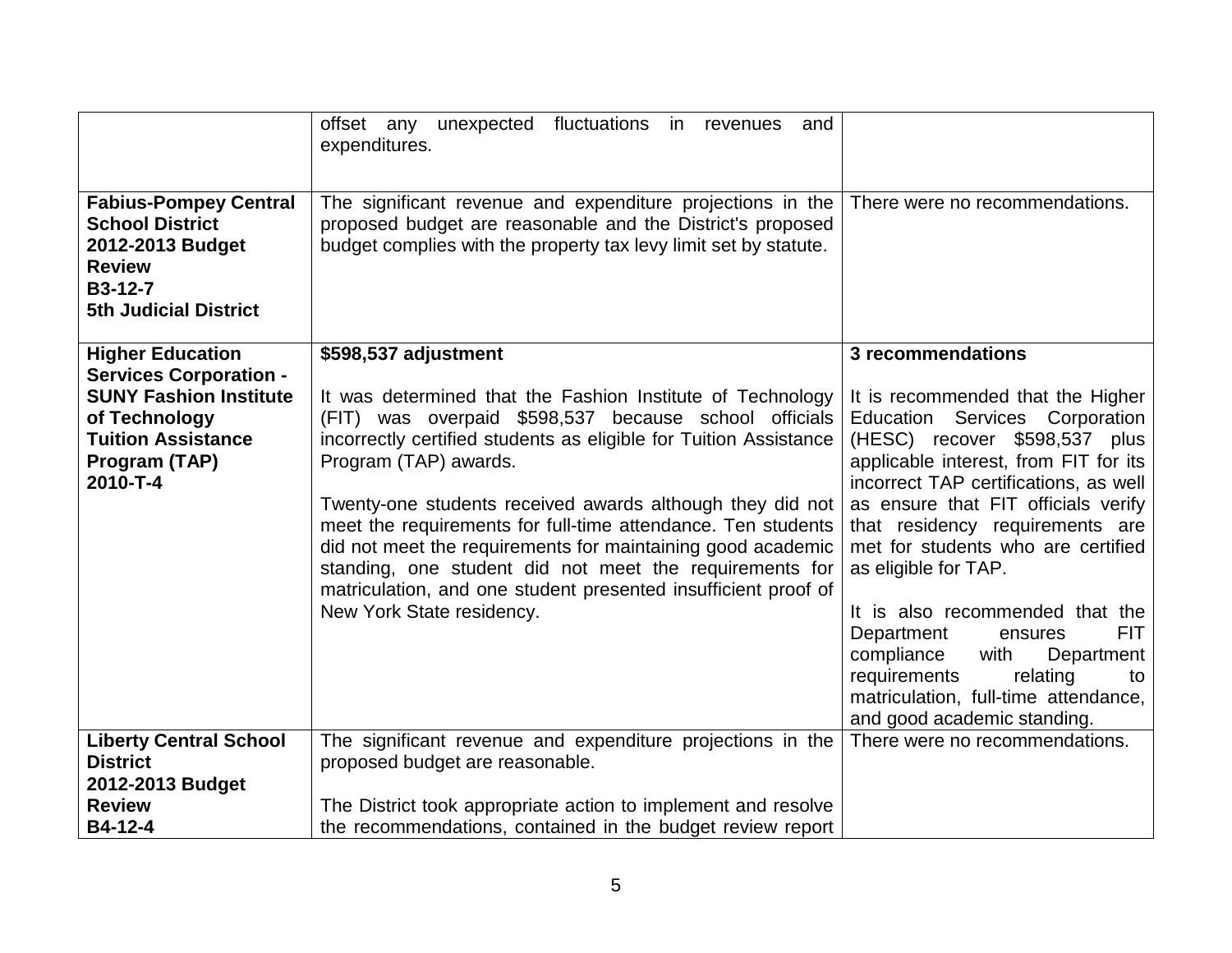| <b>3rd Judicial District</b>                                                                                                              | issued in April 2011, with regard to excessive fund balance.                                                                                                                                                                                                                                                                                                                                                                                                                                                                                                                                                                                                                                                                                                                                            |                                                                                                                                                                                                                                                                                                                                                                                                                                                                                                                                 |
|-------------------------------------------------------------------------------------------------------------------------------------------|---------------------------------------------------------------------------------------------------------------------------------------------------------------------------------------------------------------------------------------------------------------------------------------------------------------------------------------------------------------------------------------------------------------------------------------------------------------------------------------------------------------------------------------------------------------------------------------------------------------------------------------------------------------------------------------------------------------------------------------------------------------------------------------------------------|---------------------------------------------------------------------------------------------------------------------------------------------------------------------------------------------------------------------------------------------------------------------------------------------------------------------------------------------------------------------------------------------------------------------------------------------------------------------------------------------------------------------------------|
|                                                                                                                                           | The District's proposed budget complies with the 2 percent<br>tax levy limit set by statute.                                                                                                                                                                                                                                                                                                                                                                                                                                                                                                                                                                                                                                                                                                            |                                                                                                                                                                                                                                                                                                                                                                                                                                                                                                                                 |
| <b>Monroe-Woodbury</b><br><b>Central School District</b><br>2012-2013 Budget<br><b>Review</b><br>B6-12-14<br><b>9th Judicial District</b> | The significant revenue and expenditure estimates in the<br>proposed budget are reasonable and the District's proposed<br>budget complies with the property tax law.                                                                                                                                                                                                                                                                                                                                                                                                                                                                                                                                                                                                                                    | There were no recommendations.                                                                                                                                                                                                                                                                                                                                                                                                                                                                                                  |
| <b>Monroe-Woodbury</b><br><b>Central School District</b><br><b>Financial Activities</b><br>2011M-296<br><b>9th Judicial District</b>      | Over the last three years, District officials have consistently<br>overestimated budgetary appropriations despite data they<br>should have used to develop more accurate estimates. As a<br>result, District officials generated over \$13.6 million in<br>operating surpluses which caused the accumulated fund<br>balance to exceed the statutory maximum of 4 percent of the<br>ensuing year's budget.<br>To reduce the fund balance, District officials transferred<br>money to the District's reserves, which caused the reserves to<br>be overfunded by \$6 million, in effect, circumventing the 4<br>percent limit. Furthermore, District officials did not include the<br>transfers to the reserves in the budgets, and did not make<br>financial information readily available to the public. | <b>6</b> recommendations<br>recommendations<br>The<br>report's<br>focused on<br>strengthening<br>the<br>policies and procedures pertaining<br>to the use of the surplus fund, and<br>the funding and the use of District<br>reserve funds.<br>District officials disagreed with the<br>findings. The District response<br>interprets the audit as concluding it<br>is in poor financial condition. The<br>audit, in fact, discusses budgeting<br>transparency<br>practices,<br>and<br>compliance with real property tax<br>law. |
| <b>New York City</b><br>Department of                                                                                                     | \$8,529 adjustment                                                                                                                                                                                                                                                                                                                                                                                                                                                                                                                                                                                                                                                                                                                                                                                      | 5 recommendations                                                                                                                                                                                                                                                                                                                                                                                                                                                                                                               |
| <b>Education</b>                                                                                                                          | General School Fund (GSF) expenditures in the amount of                                                                                                                                                                                                                                                                                                                                                                                                                                                                                                                                                                                                                                                                                                                                                 | The<br>report's<br>recommendations                                                                                                                                                                                                                                                                                                                                                                                                                                                                                              |
| <b>Dr. Daniel Hale Williams</b><br><b>Middle School:</b>                                                                                  | \$8,529 was used to pay for items that were not related to<br>student activities. Regular tax levy funds should have been                                                                                                                                                                                                                                                                                                                                                                                                                                                                                                                                                                                                                                                                               | focused primarily on strengthening<br>the<br>policies<br>procedures<br>and                                                                                                                                                                                                                                                                                                                                                                                                                                                      |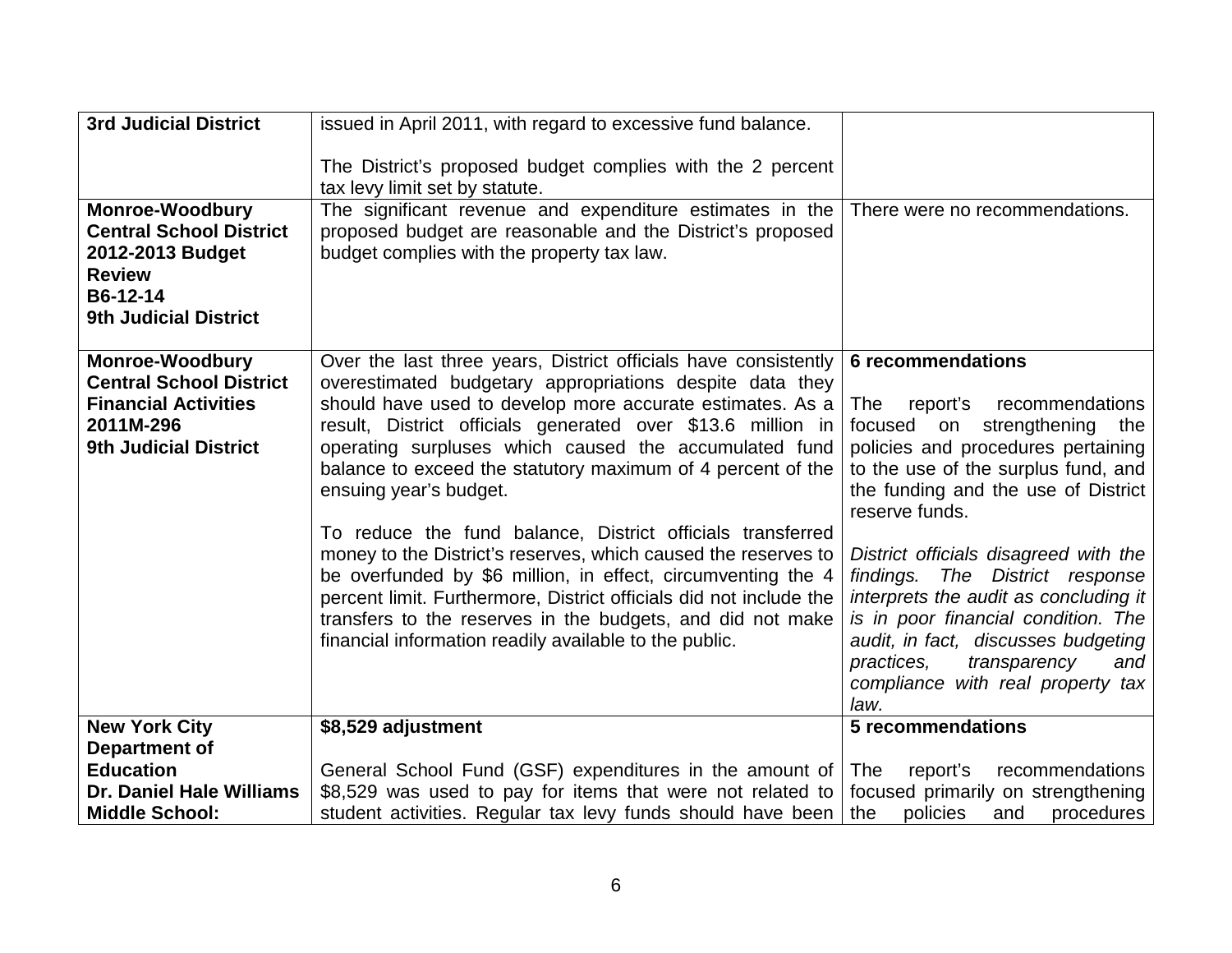| <b>Management of General</b><br><b>School Funds</b><br>2010-N-9<br>1st, 2nd, 11th, 12th,<br><b>13th Judicial District</b>                                                                                   | used to pay for \$7,921 of these expenditures since the costs<br>directly related to general school operations. These costs<br>included curriculum supplies, postage and replacement seats<br>for the cafeteria. The remaining \$608 was spent on items that<br>were not directly related to the students, including gift cards,<br>staff food and discount club memberships for the principal                                                                                                                                                                          | pertaining to the appropriate use of<br>the GSF. It is recommended that<br>the school principal reimburse the<br>\$190 for discount shopping club<br>memberships,<br>from<br>which<br>he<br>derived personal benefits. It is also                                                                                                                                                                       |
|-------------------------------------------------------------------------------------------------------------------------------------------------------------------------------------------------------------|-------------------------------------------------------------------------------------------------------------------------------------------------------------------------------------------------------------------------------------------------------------------------------------------------------------------------------------------------------------------------------------------------------------------------------------------------------------------------------------------------------------------------------------------------------------------------|---------------------------------------------------------------------------------------------------------------------------------------------------------------------------------------------------------------------------------------------------------------------------------------------------------------------------------------------------------------------------------------------------------|
|                                                                                                                                                                                                             | and his spouse.<br>Daniel Hale officials also did not report accurate GSF account<br>balances to the Department of Education's Bureau of<br>Financial Management and Reporting Banking Unit, resulting                                                                                                                                                                                                                                                                                                                                                                  | recommended that \$8,339<br>be<br>reimbursed to the GSF account for<br>all of the other funds that were<br>disbursed inappropriately.                                                                                                                                                                                                                                                                   |
|                                                                                                                                                                                                             | inaccurate reporting of cash and liabilities in the<br>in<br>Department's and the City of New York's financial statements.                                                                                                                                                                                                                                                                                                                                                                                                                                              | School officials agreed with the<br>recommendations<br>and<br>have<br>will<br><i>indicated</i> they<br>implement<br>corrective action.                                                                                                                                                                                                                                                                  |
| <b>New York City</b>                                                                                                                                                                                        | \$13,638 adjustment                                                                                                                                                                                                                                                                                                                                                                                                                                                                                                                                                     | <b>6 recommendations</b>                                                                                                                                                                                                                                                                                                                                                                                |
|                                                                                                                                                                                                             |                                                                                                                                                                                                                                                                                                                                                                                                                                                                                                                                                                         |                                                                                                                                                                                                                                                                                                                                                                                                         |
| <b>Department of</b><br><b>Education</b><br><b>Michelangelo Middle</b><br><b>School: Management of</b><br><b>General School Funds</b><br>2010-N-8<br>1st, 2nd, 11th, 12th,<br><b>13th Judicial District</b> | The control environment over the General School Funds<br>(GSF) accounts at Michelangelo is weak and, as a result,<br>there was mismanagement and significant deficiencies over<br>the receipt, disbursement and recordkeeping of the GSF.<br>School officials did not maintain complete or accurate<br>accounting records to document GSF activity. Further,<br>required approval processes were routinely ignored, and<br>there is no reliable record of the amount of funds that should<br>be on deposit.<br>For the 2008-09 through 2009-10 school years, the School | report's<br>recommendations<br>The<br>strengthening the<br>focused<br>on<br>policies and procedures pertaining<br>to the appropriate use of GSF<br>accounts. It is recommended that<br>the \$2,029 discrepancy between<br>recorded receipts and the amount<br>deposited into the GSF bank<br>account, be investigated, and that<br>the \$13,638 in expenses that were<br>not in support of students, be |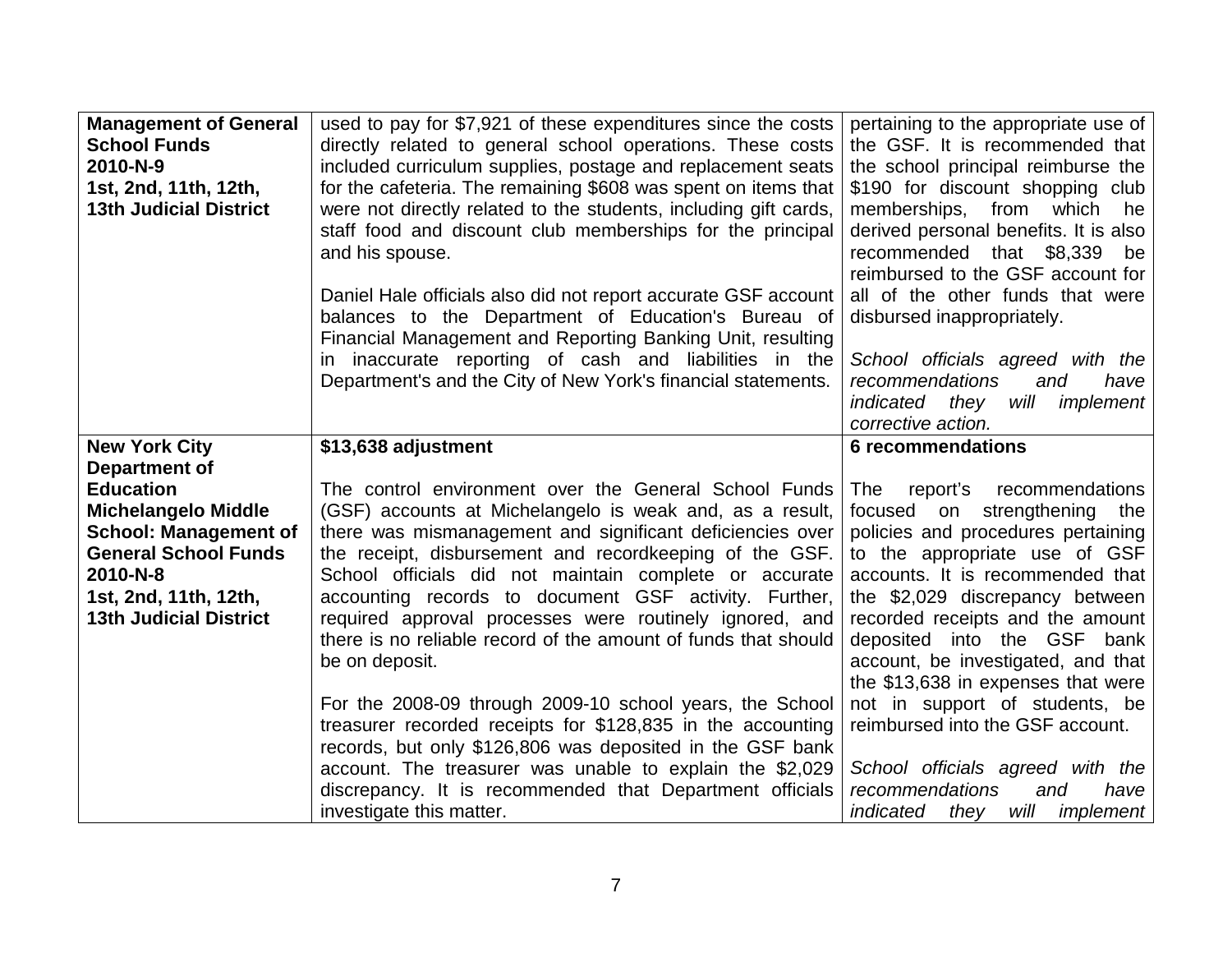|                                    |                                                                                                                            | corrective action.                         |
|------------------------------------|----------------------------------------------------------------------------------------------------------------------------|--------------------------------------------|
|                                    | Support was examined for all 232 payments made between<br>July 2008 and August 2010, and it was determined that            |                                            |
|                                    | \$13,638 was used to pay for items that were not student-<br>related or that should have been paid for with the school's   |                                            |
|                                    | regular tax levy funds. Examples include \$4,329 for school                                                                |                                            |
|                                    | supplies, \$2,096 for staff meals, \$1,809 for postage.                                                                    |                                            |
| <b>New York City</b>               | \$16,270 adjustment                                                                                                        | <b>7 recommendations</b>                   |
| <b>Department of</b>               |                                                                                                                            |                                            |
| <b>Education</b>                   | School officials used General School Funds (GSF) to make                                                                   | The<br>report's<br>recommendations         |
| <b>William Alexander</b>           | 99 payments totaling \$58,825, unrelated to student activities.                                                            | strengthening<br>focused on<br>the         |
| <b>Middle School:</b>              | The School's Parent Teacher Association reimbursed \$42,555                                                                | policies and procedures pertaining         |
| <b>Management of General</b>       | of these payments. Of the remaining \$16,270, \$4,614 directly                                                             | to the appropriate use of GSF              |
| <b>School Funds</b>                | benefited school officials and staff, including cost for staff                                                             | funds.                                     |
| 2010-N-10<br>1st, 2nd, 11th, 12th, | lunches and holiday parties, gift cards for teachers and a<br>computer that appears to have been used by the principal for | School officials agreed with the           |
| <b>13th Judicial District</b>      | personal purposes. The other \$11,656 paid for items that                                                                  | recommendations<br>have<br>and             |
|                                    | should have been funded through the school's normal budget                                                                 | <i>indicated</i> they<br>will<br>implement |
|                                    | and tax levy funds.                                                                                                        | corrective action.                         |
|                                    |                                                                                                                            |                                            |
|                                    | Additionally, three teachers each cashed \$1,000 checks to                                                                 |                                            |
|                                    | pay gratuities for student trips and events. However, vendor                                                               |                                            |
|                                    | invoices for some of these events show that gratuities were                                                                |                                            |
|                                    | already included. Since the teachers' payments were made in<br>cash with no receipts, there is no assurance the funds were |                                            |
|                                    | actually used as reported.                                                                                                 |                                            |
|                                    |                                                                                                                            |                                            |
|                                    | Internal controls over cash receipts, disbursements and                                                                    |                                            |
|                                    | recordkeeping practices were also generally inadequate,                                                                    |                                            |
|                                    | evidencing a poor control environment established by School                                                                |                                            |
|                                    | officials. In many cases, required forms were not used, journal                                                            |                                            |
|                                    | entries were not made, and supporting documentation was                                                                    |                                            |
|                                    | not retained. As a result, it is not certain how much money                                                                |                                            |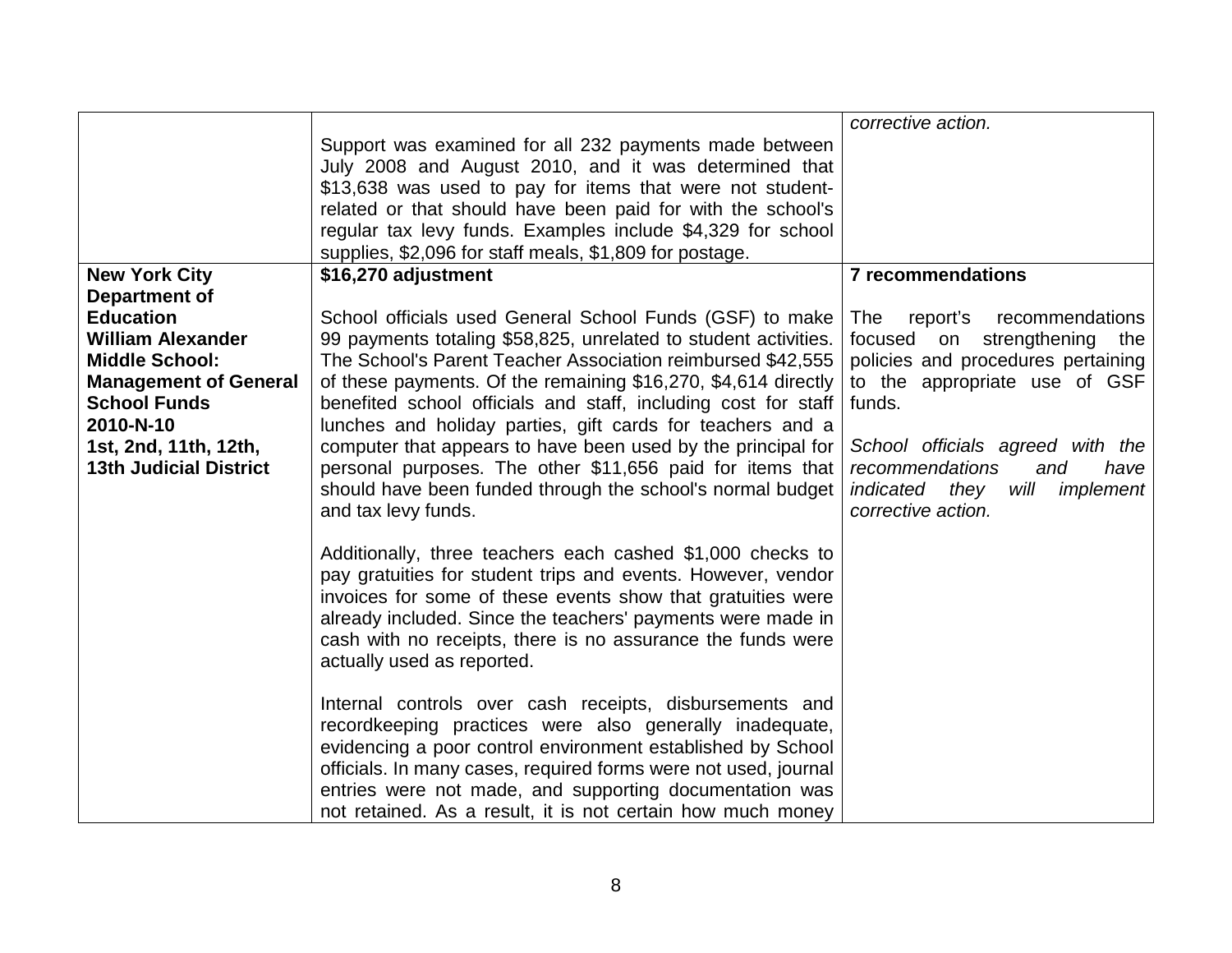|                                                                                                                             | students actually raised during the audit period, nor whether it<br>was all properly deposited.                                                                                                                    |  |
|-----------------------------------------------------------------------------------------------------------------------------|--------------------------------------------------------------------------------------------------------------------------------------------------------------------------------------------------------------------|--|
| <b>Troy City School</b><br><b>District</b><br>2012-2013 Budget<br><b>Review</b><br>B5-12-16<br><b>3rd Judicial District</b> | The significant revenue and expenditure estimates in the   There were no recommendations.<br>proposed budget were found to be reasonable and the<br>District's proposed budget complies with the property tax law. |  |

| New York City Office of the Comptroller |                                                              |                                            |  |
|-----------------------------------------|--------------------------------------------------------------|--------------------------------------------|--|
| <b>Audit</b>                            | <b>Major Finding(s)</b>                                      | <b>Recommendation/Response</b>             |  |
| <b>New York City</b>                    | \$858,779 adjustment                                         | <b>13 recommendations</b>                  |  |
| Department of                           |                                                              |                                            |  |
| <b>Education</b>                        | Champion Learning Center has control weaknesses which        | recommendations<br>The<br>report's         |  |
| <b>Audit Report on</b>                  | prevented the company from adequately complying with key     | strengthening the<br>focused<br>on         |  |
| <b>Champion Learning</b>                | provisions of its contract with the Department of Education  | policies and procedures pertaining         |  |
| <b>Center LLC's</b>                     | (DOE) to provide Supplemental Education Services (SES) to    | to SES requirements and eligibility        |  |
| <b>Compliance with the</b>              | eligible students. Champion had inadequate controls in place | for students, NCLB contracts,              |  |
| <b>Supplemental</b>                     | to ensure that SES was provided and student attendance was   | attendance, and SEPs.                      |  |
| <b>Education Services</b>               | processed in accordance with program requirements. These     |                                            |  |
| <b>Vendor Agreement with</b>            | weaknesses were compounded by DOE's own control              | DOE<br><i>officials</i><br>Champion<br>and |  |
| the Department of                       | weaknesses, which led to inadequate monitoring of            | with<br>audit<br>agreed<br>the             |  |
| <b>Education</b>                        | Champion's compliance with the SES program. Champion         | recommendations<br>addressed<br>to         |  |
| <b>MD11-106A</b>                        | billed and was paid by DOE for services for which there was  | their respective entities.                 |  |
| 1st, 2nd, 11th, 12th,                   | inadequate or questionable support. An analysis of payments  |                                            |  |
| <b>13th Judicial District</b>           | made to Champion for school years 2009-2010 and 2010-        |                                            |  |
|                                         | 2011 identified a total of about \$858,779 in questionable   |                                            |  |
|                                         | payments that should be investigated and, where warranted,   |                                            |  |
|                                         | recouped.                                                    |                                            |  |
|                                         |                                                              |                                            |  |